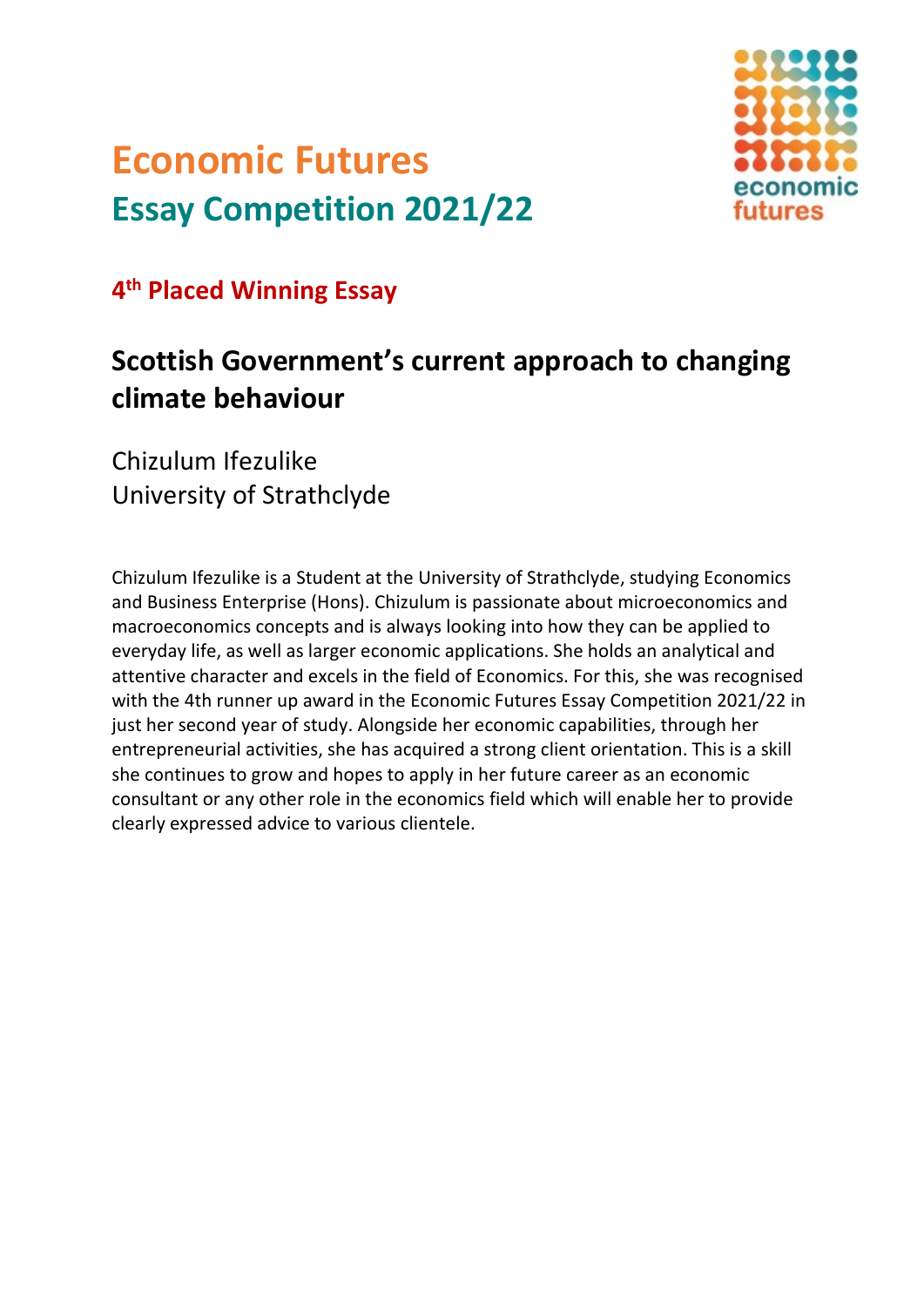## Scottish Government's current approach to changing climate behaviour

Climate change is an accelerating global predicament that has caused repercussions in the rural and urban areas of Scotland. Forestry areas are experiencing an increased spread of pests such as ticks and urban areas are prone to serious flooding and storms (Adaption Subcommittee, 2011). The Scottish government (2020, p. 7) has established several objectives to address this dilemma, and one of Scotland's commitments is to "Reduce emissions by 75% by 2030 (compared with 1990) and to net-zero by 2045." While it appears promising for Scotland to attain this target having hosted Cop26 in Glasgow, the Committee on Climate Change has estimated that more than 60% of emissions reductions to meet net-zero will need to come from a societal change in terms of behavioural patterns (Scottish Government, 2020, p. 22). Subsequently, there is a necessity for policymakers in Scotland to exploit behavioural economics to firstly comprehend individuals' and businesses behaviour in relation to the crisis, and successively drive the change required to meet climate targets. This essay will argue the government's current approach to changing behaviour which is the belief-attitude intention pathway model, while using a simple economic model to strengthen Scotland's policies and approach in response to the crisis.

Global warming is recognised by Daneshkhu and Harvey (2006) as a global public bad as it carries the characteristics of non-excludability and non-rivalry. This means Scotland cannot be omitted from the aftermaths of global warming such as wetter environments and the increase in rainfall (Environment, 2021). Additionally, with rural areas of Scotland experiencing water and energy disturbances (Adaption Sub-committee, 2011), this will not eliminate other expenses of global warming in urban areas of Scotland and in countries worldwide. This further emphasises the need for global collaboration to ensure that every country, including Scotland, do their own bit to drive effective behavioural change. According to (Black *et al*., 2019), a belief-attitude intention (BAI) pathway, is an approach currently used by the Scottish Government that proposes that citizens' beliefs and attitudes will determine their intentions to carry out daily activities and act a certain way. With this pathway, the government is anticipating that expanding climate knowledge within society and across businesses will be sufficient to change beliefs and attitudes towards the environment. Thus, consecutively influencing intentions to carry out pro-environmental behaviours (PEB). Black (2021) found that nearly 50% of Scottish businesses are educating senior management in sustainability. In addition, the Learning for Sustainability action plan is a cross-curricular approach implemented by the Scottish Government (2019) to ensure sustainability is taught by education leaders across learning institutes, in the hope of advancing climate literacy. According to a definition provided by Miléř and Sládek (2011, p.152), climate literacy is defined as, "an understanding the climate's influence on you and society and your influence on climate". That said, the Scottish Government is currently, with the BAI pathway, trying to ensure citizens have crucial knowledge on the vast, quickening risks global warming has on human livelihood. In addition, through improving climate literacy, the government is trying to increase Individual's knowledge of how ones' small actions can contribute negatively to this global public bad, and it is through individuals' collective actions that can offset the consequences (Black *et al*., 2019). That said, it is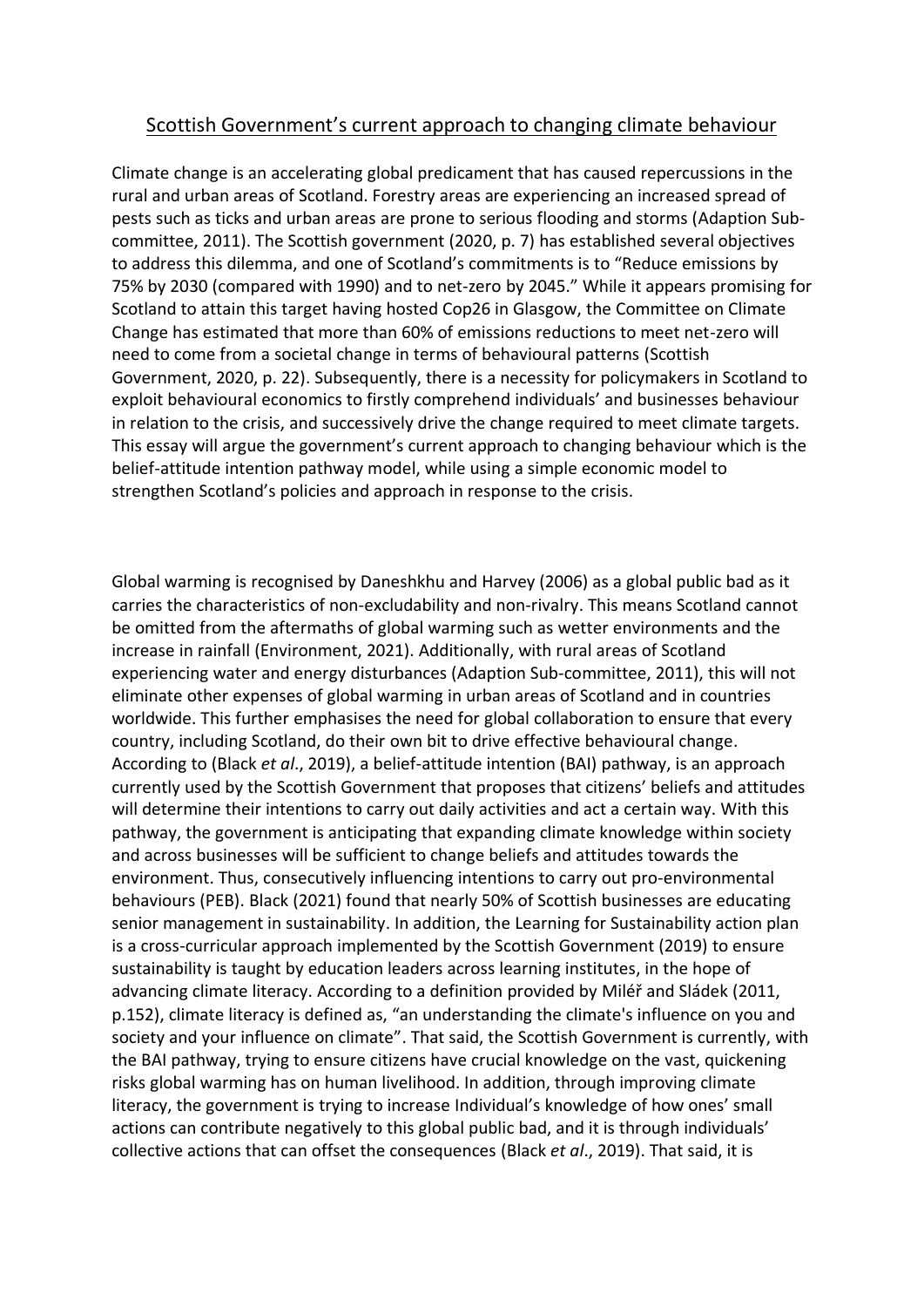debated whether this rise in climate literacy is enough to stimulate the required climate action to meet Scotland's Net-zero goal (Black *et al*., 2019).

One major drawback of this approach is that it assumes that individuals when exposed to increased climate education, can and will make rational decisions to implement PEB. This is linked to the rational actor model widely used in behavioural economics by policymakers, which assume humans will always make choices/actions in their best self-interests. In this case, Scotland's policymakers can presume that citizens and businesses will want what is best for their wellbeing and livelihood in which they'll perform PEB to enhance the environment around them. Such exposition is unsatisfactory, as humans are said to not always act in their best interests (Gowdy, 2008), due to factors, such as social influences, and costs, for which the rational model-actor and the BAI pathway, fail to account. As a result, Black, P.I. *et al.* (2019) found that there is an attitude-behaviour gap in which there is a void in the individuals' willingness to transition this global warming awareness or positive attitude/intentions into sufficient climate action. This study found that there are factors, some of which are out of the individual's control, that can stop citizens' intention to take climate action, such as available transport infrastructure. In addition, Black (2021) found that businesses see the costs of implementing decarbonising practices as the main barrier to carrying out PEB and a third of businesses felt that there is a lack of government funding to aid with this. These findings have important implications in the long run for the Scottish economy to ensure that they deviate from the current BAI pathway and to use a more relevant approach. If policymakers are wanting to drive adequate behavioural change, a study more into barriers to change and improving infrastructure support for citizens and funding for businesses can prove impactful.

Transport Scotland (2022b) enabling free bus travel for under 22s across Scottish geographics, is a good illustration of Scotland taking into consideration the infrastructure factor that limits individuals, particularly younger ones to engage in climate action. Through this free bus travel policy, the Scottish Government is straying away from its BAI pathway model by providing a convenient infrastructural way to drive behavioural change for young people. In turn, under 22s will not rely much on cars for personal activities and will take fitting climate action to use public transportations, therefore reducing emissions by cars and making Transport Scotland (2022a) on track to meet its commitment of reducing car kilometres by 20% by 2030. Through this impactful behavioural change policy, The Scottish Government is also tackling its other grand challenges such as income inequality within the youth. The Scottish Government (2021) conveyed that with bus travel being free, young people can relieve stress on finances while taking steps to carry out PEB to assist positively to the global public bad. Scotland's Vision for Active Travel (Scotland, 2019) has the aim of making cycling and walking the most popular choice for citizens. Scotland has already allowed a bike-share operator called Nextbike to offer rental bikes across Glasgow and Stirling (VisitScotland, No date). Citizens can rent Nextbikes via the company's app to unlock the Nextbike for use as transportation across the city. This is another good example of Scotland supporting infrastructure and driving climate action to enable easier access to cycling. Thus, achieving Scotland's Vision for Active Travel as well as their target to reduce car kilometres. Continued efforts are needed to make cycling more accessible to citizens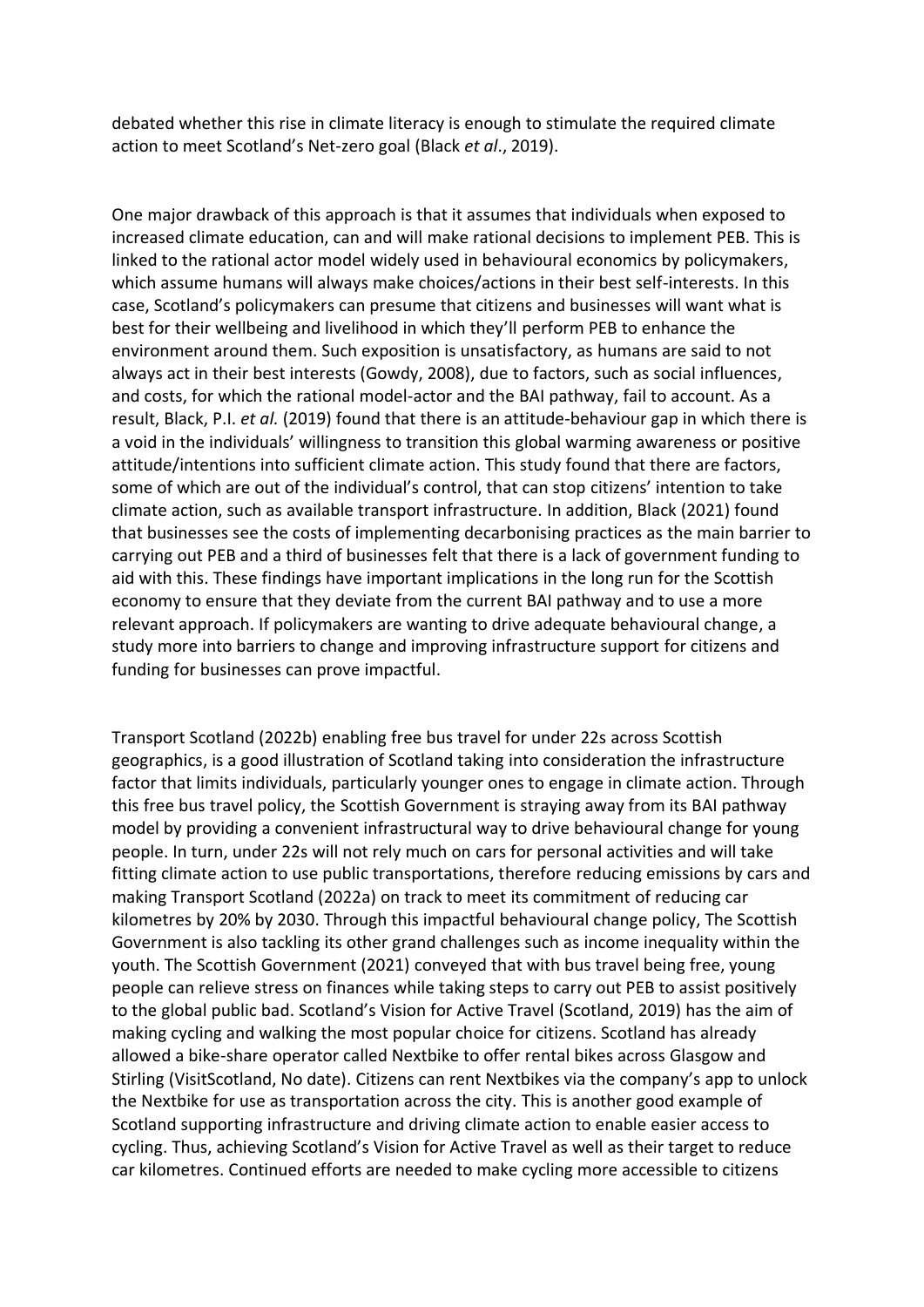across Scotland, in which it is recommended that the Scottish government should operate Nextbikes in other cities in Scotland to further drive PEB.

As gathered by Black (2021), the Scottish government has a key role in providing funding in the form of subsidies to help corporations take climate actions in their practices. In reference to figure 1 provided by Pettinger (2019), point (Q1, P1) is the free-market equilibrium, and it is the quantity businesses are producing with their current practices. The businesses at this point are only considering their marginal private cost and benefits, which in this case, could be businesses producing goods with carbon-emitting production, as it is cheaper to use rather than eco-friendly machinery. If the Scottish government provide a

per-unit subsidy equal to P0-P2, this reduces marginal costs of production for businesses. In turn, this will aid Scottish businesses to change their behaviour and invest in cleaner production. The supply curve shifts to the right from S to S2, which cleaner production of goods will increase, and as a result businesses will start producing at Q2 which is the socially optimum outcome. Therefore, the government is helping overcome the barrier of costs of decarbonising practices, which in turn will contribute to the goal of net-zero by 2045.



Figure 1: Diagram of subsidy on positive externality (Pettinger, 2019).

The Scottish government has set many climate targets some of which are to reduce transport emissions, to reduce car travel and to encourage cycling. All these actions can only contribute to the overall target of net-zero by 2045 through effective behavioural change. It is concluded that Scottish policymakers will need to refrain from their current BAI pathway as it assumes individuals and businesses are always rational and will carry out PEB if there is an increase in climate literacy. Therefore, I would recommend the Scottish government to provide more subsidies to reduce costs of production to firms, which will enable them to invest in cleaner practices, thus reducing the harms of the global public bad. In addition, I suggest the government increase infrastructural support across all areas of Scotland such as operating Nextbikes in different cities to help achieve interim targets which will lead to a socially optimum country.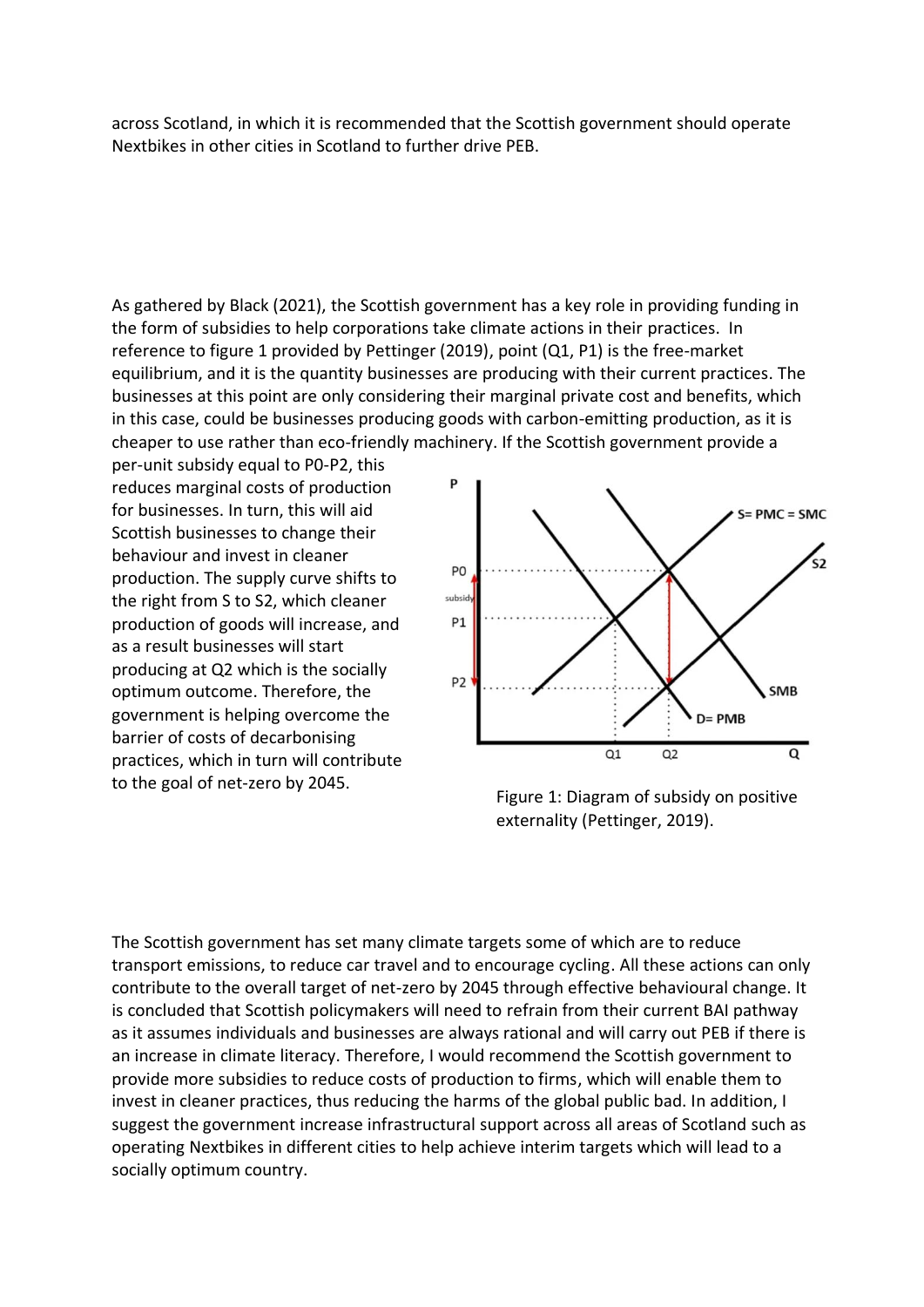## Reference list

Adaption Sub-Committee (2011) *How well is Scotland preparing for climate change?*. Available at: [https://www.theccc.org.uk/wp-content/uploads/2011/11/ASC-Scotland-](https://www.theccc.org.uk/wp-content/uploads/2011/11/ASC-Scotland-Report_INTERACTIVE.pdf)[Report\\_INTERACTIVE.pdf](https://www.theccc.org.uk/wp-content/uploads/2011/11/ASC-Scotland-Report_INTERACTIVE.pdf) (Accessed: 27 January 2022).

Black, J. (2021) 'How are business priorities changing in the face of the Climate Emergency?'. Available at: [https://fraserofallander.org/how-are-business-priorities-changing-in-the-face](https://fraserofallander.org/how-are-business-priorities-changing-in-the-face-of-the-climate-emergency/)[of-the-climate-emergency/](https://fraserofallander.org/how-are-business-priorities-changing-in-the-face-of-the-climate-emergency/) (Accessed: 10 February 2022)

Black, P.I. *et al.* (2019) 'Climate Change Behaviours - Segmentation Study'*.* Available at: [https://www.climatexchange.org.uk/media/3664/climate-change-behaviours](https://www.climatexchange.org.uk/media/3664/climate-change-behaviours-segmentation-study.pdf)[segmentation-study.pdf.](https://www.climatexchange.org.uk/media/3664/climate-change-behaviours-segmentation-study.pdf)

Daneshkhu, S. and Harvey, F. (2006) 'FT.com site : Economists price the ravages of climate change'. *FT.com*.

Environment, S.s. (2021) *Changing Climate.* Available at: <https://www.environment.gov.scot/our-environment/climate/changing-climate/> (Accessed: 9 February 2022).

Gowdy, J.M. (2008) 'Behavioral economics and climate change policy'. *Journal of Economic Behavior & Organization,* 68 (3), pp. 632-644.

Government, S. (2021) 'Free bus travel for under 22s'*.* Available at: <https://www.gov.scot/news/free-bus-travel-for-under-22s/> (Accessed: 9 February 2022). Gowdy, J.M. (2008) 'Behavioral economics and climate change policy'. *Journal of Economic Behavior & Organization,* 68 (3), pp. 632-644.

Horton, T. and Doron, N. (2011) 'Climate change and sustainable consumption: What do the public think is fair?'*.* Available at:

[https://www.climatejust.org.uk/sites/default/files/7.%20sustainability-attitudes-fairness](https://www.climatejust.org.uk/sites/default/files/7.%20sustainability-attitudes-fairness-full.pdf)[full.pdf](https://www.climatejust.org.uk/sites/default/files/7.%20sustainability-attitudes-fairness-full.pdf) (Accessed: 9 February 2022).

Miléř, T. and Sládek, P. (2011) 'The climate literacy challenge'. *Procedia - Social and Behavioral Sciences,* 12 150-156.

Pettinger, T. (2019). 'Subsidies for positive externalities' *EconomicsHelp,* 28 June. Available at[: https://www.economicshelp.org/micro-economic-essays/marketfailure/subsidy-positive](https://www.economicshelp.org/micro-economic-essays/marketfailure/subsidy-positive-ext/)[ext/](https://www.economicshelp.org/micro-economic-essays/marketfailure/subsidy-positive-ext/) (Accessed: 10 February 2022).